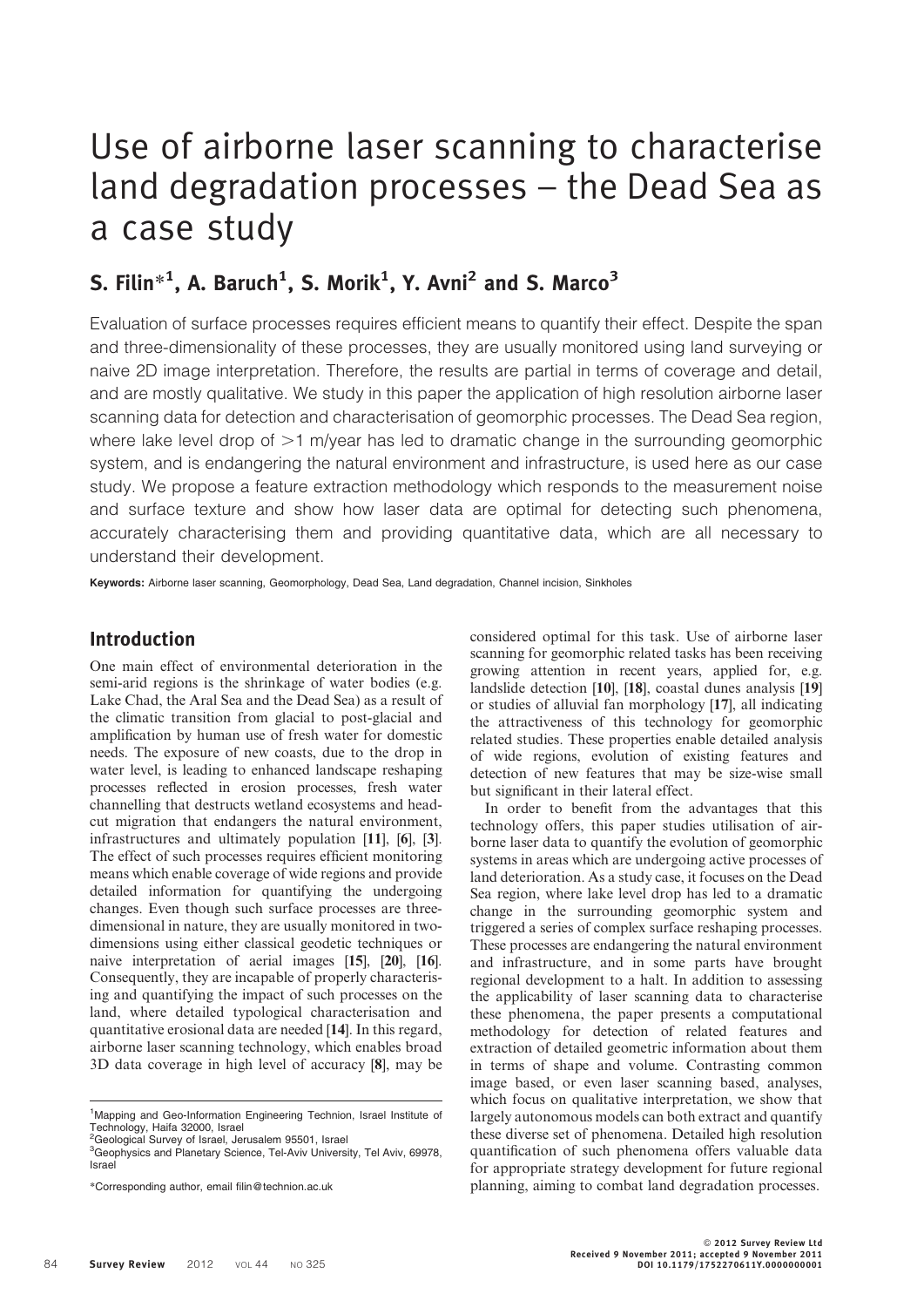

a collapse sinkhole field near a beach resort; b collapse of a bridge following a flood as a result of a headcut backward migration along the stream channel, demonstrating the effect of a powerful flood that was caused by the widening of the stream channel

1 Environmental deterioration along the Dead Sea coast

### Study site

The Dead Sea is a terminal lake that drains extensive regions in the surrounding countries. During the middle of the twentieth century, the lake was at a level of 392 m below the mean sea level (m.b.m.s.l.) and the southern shallow basin was flooded. Increased diversion of water from its northern drainage basin since the mid-1960s initiated a continuous process of artificial drop in the lake level that accelerated since the 1970s and reached an average rate of  $>1$  m/year in the last 10 years. The present lake level is 422 m.b.m.s.l., 30 m lower than the twentieth century high stand. The rapid, level drop is causing dramatic widening of the coastal plain, reaching 200–2500 m of a newly exposed strip since 1945. This newly exposed area began developing complicated erosional patterns immediately after and since the lake retreat. Over time, channelling, gulling and headcut migration occurred in the coastal plains, migrating upstream towards the basin boundaries [3], [7]. The rapid artificial drop in the lake level has undermined the stability of the geomorphic systems around the Dead Sea and triggered a chain of reactions, impacting the coastal area of the lake in the form of:

- (i) extensive (up to  $2.5$  km) exposure of mudflats around the lake
- (ii) exposure of steep slopes along the lake coasts
- (iii) rapid increase in areas affected by collapse of sinkholes (Fig. 1*a*)
- (iv) intensive incision of streams and gullies in the newly exposed mudflats and within the alluvial fans.

The incision is propagating upstream towards the infrastructures along the coast, causing heavy damage to the road pavement and bridges (Fig.  $1b$ ), and preventing further development of the area. Such damages are only supposed to increase in coming years.

#### Geomorphic feature

Among the different changes along the Dead Sea coastal plain, two conspicuous features are of great concern: collapse sinkholes and incision of gullies. Sinkholes have been developing as a result of a subsurface dissolution of a thick salt layer deposited by the former lakes predating the present Dead Sea. This layer, located at 20–50 m below surface, is dissolving by fresh water running in the subsurface towards the receding lake [1], [9]. As the subsurface caverns expand through time, they lead to the collapse of the surface above it, thereby forming embryonic sinkholes that evolve over time into larger form, sometimes into a sinkhole field (Fig. 1a). Sinkholes are characterised by an oval shape, ranging from 1 m size to several tens of metres as they develop through time [1], [9]. Because of their sudden appearance and their hazardous nature, it is important to distinguish their embryonic structure and localise their position. Their increasing number makes them difficult to monitor using terrestrial methods, and as they develop from embryonic, metre size form, it is difficult to track them using aerial photography, particularly when their size is small.

Gullies have been forming along the coastal plain of the Dead Sea as a result of the drop in the lake level and the exposure of steep slopes at the outlet of the fluvial channels. The steep slope exposure has triggered rapid incision of the streams that in most cases maintain the level of the dropping lake by forming deep gullies in the fans. These gullies are dynamic features, which are under a continuing evolution. Their depth, width and longitude profiles are changing rapidly in a direct relation to the flood regime and the resistance of the alluvial material (fine or coarse) to erosion. During floods, gully headcuts migrate upstream in a rate ranging between several metres to several hundred metres. This instability makes their monitoring an important task for better planning of this region.

In the following, the focus is turned mainly to gully characterisation, as an illustration to the level of detail that can be extracted from the laser scanning point cloud in an unbiased manner. Morphometric analysis of sinkholes along the coast can be found in Ref. [9].

### Data processing and detection

Use of laser scanning data as a means to characterise these features requires methods that can handle the point cloud. The dense point cloud incurs a huge volume of data, which are hardly manageable and do not easily land themselves to manual processing. As a result, designated algorithms for handling and extracting information from the data have been developed, with the two key processes being: the extraction of terrain related returns from the point cloud, and extraction of the geomorphic features and their quantification.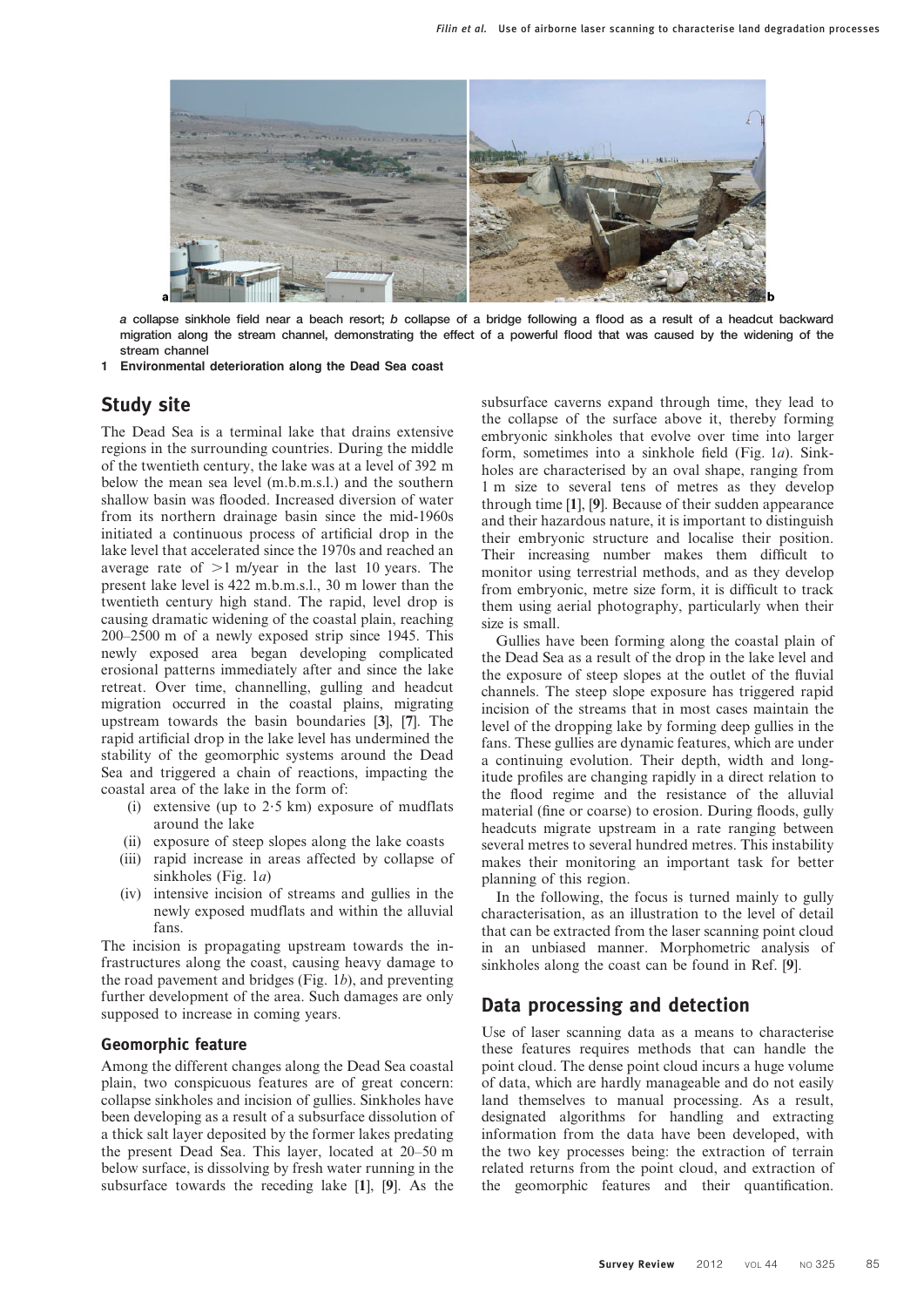

a channels formed in the last decades in the Ze'elim alluvial fan: left, a shaded relief map derived from laser scanning data; right, an image taken in this channel, showing its dimensions; b derived shaded relief in the Ze'elim alluvial fan, features as gullies, knickpoints, sinkholes and the developing channels are clearly seen; right, an image showing the actual knickpoint and the developing channel emerging from it and sinkhole with tension rings surrounding it (people as scale)

2 Reflection of the geomorphic features in the laser scanning data

Extraction of the terrain returns from the data follows the methodology proposed in [2], a combined global and local terrain representation strategy. The global representation aims at providing a general terrain description at some level of resolution as well as resolving uncertain occurrences in the terrain such as disconnected terrain patches, discontinuities, gaps and others. The local representation supports the inclusion of fine, local, terrain features, e.g. ridges or seam lines that the global representation cannot capture via surface curvature based analysis [2].

#### Detection

Key geomorphic features are characterised by drop in the topography. Sinkholes for example have a closed circular depression form and gullies are characterised by their elongated linear shape. The edges between the fan and the geomorphic features may be considered optimal for detection because of the sharp transition between the ground and features. Even though a functional description, which is driven by seeking strong first derivatives  $(||\nabla||)$ , seems appropriate (e.g. [12]), the rough surface texture that characterises alluvial fans generates noisy responses which are hard to discriminate, makes edge driven analysis hard to apply. Instead, we seek the actual features, e.g. sinkhole bottoms or gully thalweg related points. These points can be described as local extrema in the surface curvature. Thus, the characterisation of terrain objects is implemented by principal curvature analysis via the eigenvalues  $\lambda_{\min}$  and  $\lambda_{\max}$  of the Hessian form. The Hessian is computed numerically via

$$
\partial^2 Z / \partial x^2 = (Z_{y_0, x_0 + d} - 2Z_{y_0, x_0} + Z_{y_0, x_0 - d})/d^2
$$
  
\n
$$
\partial^2 Z / \partial y^2 = (Z_{y_0 + d, x_0} - 2Z_{y_0, x_0} + Z_{y_0 - d, x_0})/d^2
$$
  
\n
$$
\partial^2 Z / \partial xy = (-Z_{y_0 - d, x_0 - d} + Z_{y_0 - d, x_0 + d} + Z_{y_0 + d, x_0 - d} - Z_{y_0 + d, x_0 + d})/(2d)^2
$$
\n(1)

where  $Z_{x,y}$  is the surface elevation at points x and y, and  $d$  is half the window size. While polynomial derived estimations (e.g. [5], [13]) can be considered an option, the numerical estimation is both computationally efficient and enables characterising the variety of size, shape, form and direction that these features wear.

Contrasting the common fixed-kernel fixed-threshold detection practices that cannot handle the variety of feature forms and surface texture, we detect features in multiscale manner, searching for a 'significant' response in different scale levels. In principle, the eigenvalues sign characterises the type of entity to which the point is related, where surface depressions dictate positive maximal curvature. The minimal curvature defines the nature of the given point: where sinkholes, should have positive minimal value, and gully thalweg points should have a nearly zero curvature value (the flow direction). Deriving upper and lower bound response levels for the eigenvalues is estimated theoretically by deriving accuracy estimates for eigenvalues as a function of the elevation accuracy as propagated into equation (1). Following the propagation of the elevation accuracy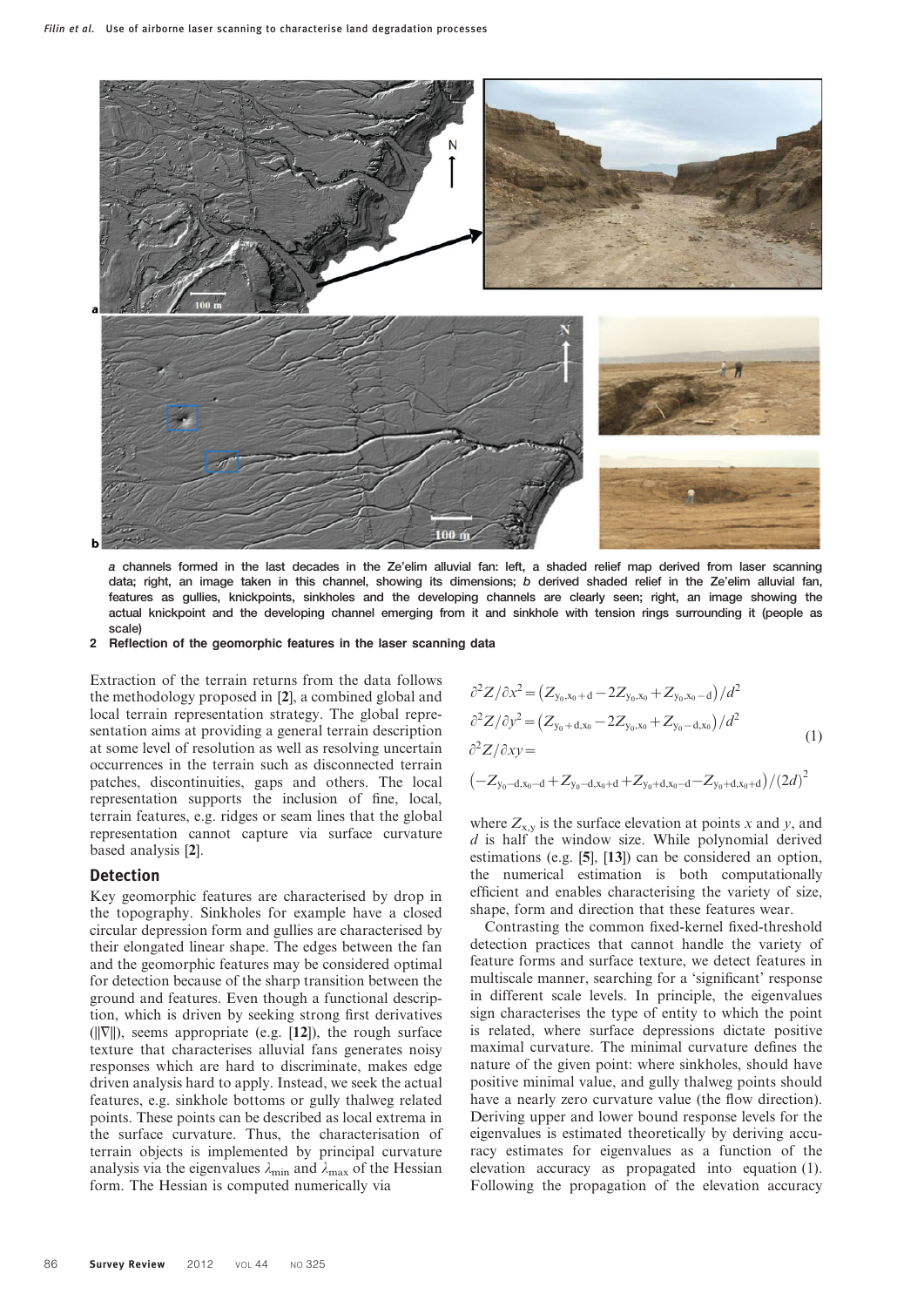

3 Knickpoint expression in the laser scanning data, illustrating the level of detail that can be observed

onto these parameters and onto the eigenvalues, we obtain

$$
m_{\lambda_{\text{max,min}}} = \pm \frac{6^{1/2}}{d^2} m_Z \tag{2}
$$

where  $m_{\lambda}$  is the accuracy estimate of the eigenvalue, and  $m_Z$  is the laser elevation accuracy.

For gully detection, one eigenvalue should be positive while the other should theoretically equal to zero. Setting response level bounds  $\varepsilon_1$  and  $\varepsilon_2$  for the minimal detection level, we define a gully such that  $\lambda_1 \geq \varepsilon_1$  and  $|\lambda_2| \le \varepsilon_2$ . In setting the response level, we consider ranging noise and the minimal detection level,  $\Delta Z$ (minimal object response or detectable gully depth) which we define by the terrain's surface roughness. The minimal object response is defined as

$$
\lambda_1 \approx \frac{2\Delta Z}{d^2} \tag{3}
$$

Using equation (3), a hypothesis test for  $\lambda_1$  can be established with:  $H_0$ :  $\lambda_1 \leq 2\Delta Z/d^2$  (indicating that there is no channel there) versus  $H_1$ :  $\lambda_1 > 2\Delta Z/d^2$  as the null and alternative hypotheses (indicating that there is a gully). The test for  $\lambda_2$  has the form:  $H_0$ :  $\lambda_2=0$  versus  $H_1$ :  $\lambda_2\neq 0$ . For a given confidence level  $\alpha$ , the two hypotheses define the detection bounds for shallow gullies

$$
\lambda_1 > z_{1-\alpha} m_{\lambda} + \frac{2\Delta Z}{d^2}
$$
 and  $|\lambda_2| \le z_{1-\alpha/2} m_{\lambda}$  (4)

where z is the normalised Gaussian distribution. Therefore, instead of setting a unique threshold for the entire scene, each point is examined via its own z-test, for a scale which can accommodate the first significant response.

For a complete gully characterisation, banks are extracted using steep ascent along the profile crossing the channels up to the fan surface level. The process is performed using computation of directional derivatives along the profile direction and terminates when the derivatives indicate a flat surface.

#### Results and discussion

Evaluation of the laser scanning data suitability to characterise the geomorphic features, as well as evaluation of the detection model is carried out based on a high



Collapse sinkhole field in the laser scanning data showing sinkholes in different dimensions and levels of development

resolution laser survey along the Dead Sea coastal plains using the Optech 2050 scanner, operating at 50 kHz. Flying altitude was ~500 m above ground level (m.a.g.l), leading to a  $\sim$ 4 parts m<sup>-2</sup> sampling density. Validation of the laser survey had both quantitative and qualitative parts. Quantitative evaluation consisted of GPS field survey using the new Israeli GPS virtual real-time network that can reach horizontal accuracy of about 2–3 cm and vertical one of about 5–6 cm. Comparison of the GPS survey (consisting of 200 measurements) with the laser scanning data shows a standard deviation of  $\pm 10$  cm with only 4% of the points (eight points) having offset  $>25$  cm. Qualitative analysis was carried via field work that was aimed at evaluating the features in the laser scanning data against their actual form.

#### Geomorphic features expression in the data

Figure 2 shows extracts from the laser scanning data in a form of a shaded-relief derived map of one of the main fans in the Dead Sea region. In Fig. 2a, a 9 m deep gully that has been developing in the past 20 years is shown. The steep banks are clearly seen there. Close to the shore, along the steep slopes, a set of terrace like features can be noticed. These are markers of the annual lake retreat, which are formed by wave impact over winter (the rainy season) during episodic lake level rise (along the general retreat trend).

In the upstream segment, gullies end with an almost vertical headcut which serves as a topographic knickpoint between the bottom of the gully and the almost flat coastal plain or alluvial fan surface (Figs. 2b and 3). The expression of the different gully forms in the laser data is clearly evident. Furthermore, knickpoints, which are markers for the current state of the developed channels, are clearly seen and are easily measurable (Fig. 3). Emerging from them, the course of the developing channels is well seen. These 20–30 cm deep entities feature the level of detail which is noticeable in the laser scanning data. Figure  $2b$  and particularly Fig. 4 show expression of collapse sinkholes. Among the sinkholes, some are of ~1 m diameter. Notice also sub-metre cracks around the sinkholes, indicative of the future evolution of this field. This level of detail means that sinkholes, in their embryonic stage of formation, can be traced.

Comparing the laser scanning related level of detail with the one obtained by aerial images is demonstrated in Fig. 5. Notice that the radiometric texture makes it difficult to distinguish the sinkholes in the data from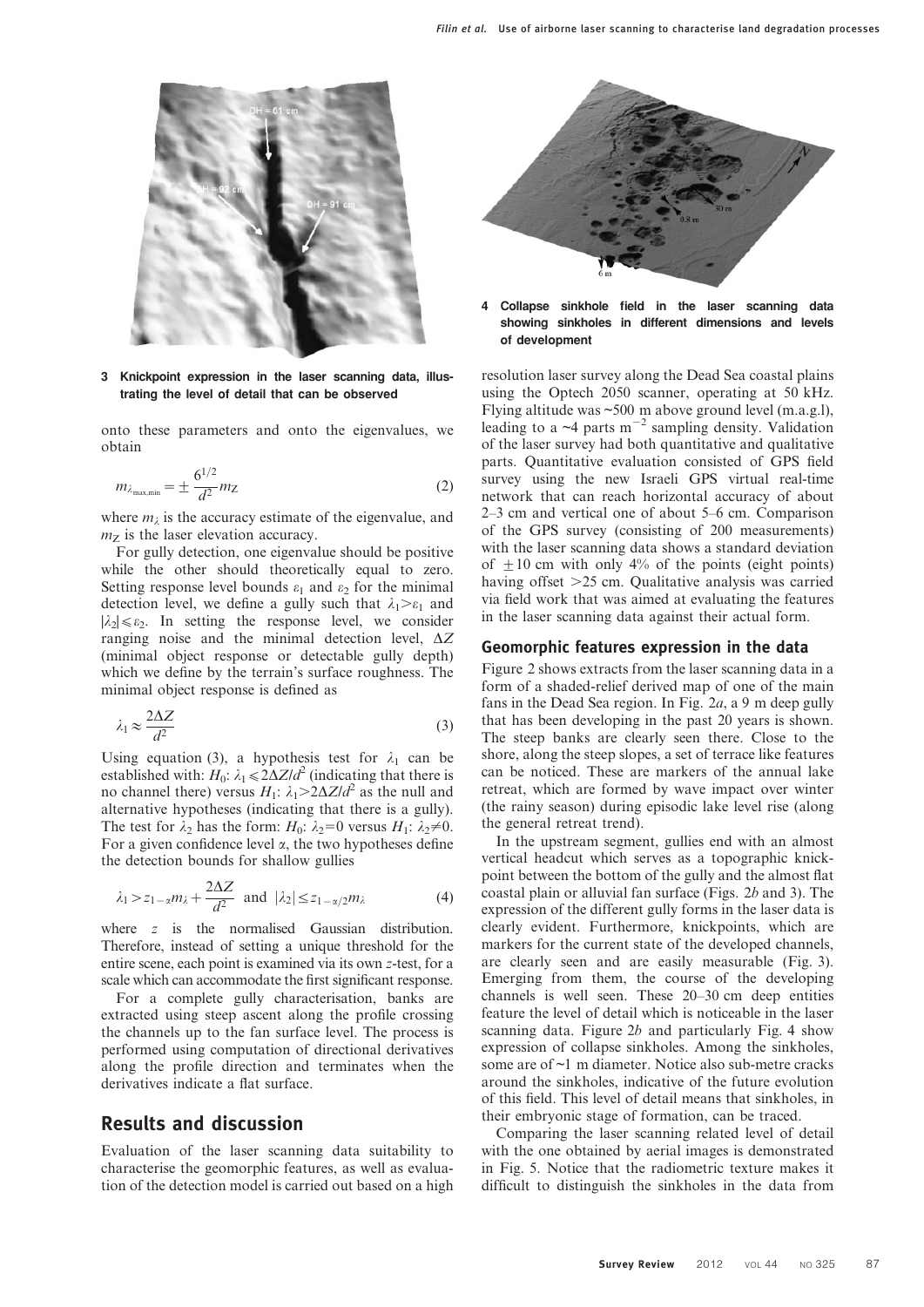

5 Comparison of image and laser data: notice the clear expression of the sinkholes in the laser data contrasting the difficulty in distinguishing them in the aerial image as well as separating them from shrubs and rocks

shrubs. Evaluation of full photogrammetric based extraction of data compared with the information obtained by the laser data is given in Ref. [9] showing partial extraction as well as missed and false detections.

#### Extraction of quantitative data

Results of gully network detection are presented in Fig. 6. Evaluation of the detection performance against manual interpretation has shown that the proposed method is both accurate and provides a more complete characterisation [4]. Having identified thalweg and banks, three-dimensional characterisation of the channel can take effect. Figure 6b demonstrates the analysis,

focusing on the main channel path and one of its tributary branches. Using the extracted data, both thalweg profile and a dense set of cross-section along both main channel and braches can be extracted, evaluated and assessed comparatively (Fig. 6b). Figure 6b reveals the incision process that this channel has been undergoing. Several observations can be drawn from the graph, where the first is that the profile has several 'steps' along its path, with the rightmost features the channel headcut. The step, 300 m from its outlet, reflects the more substantial incision of the channel as it adapted to the receding lake level. This incision echoes the process that began as the receding lake reached the distal part of the fan (reflected



6 Extracted gully thalweg profiles from airborne laser scanning data and channel banks reflecting the fan surface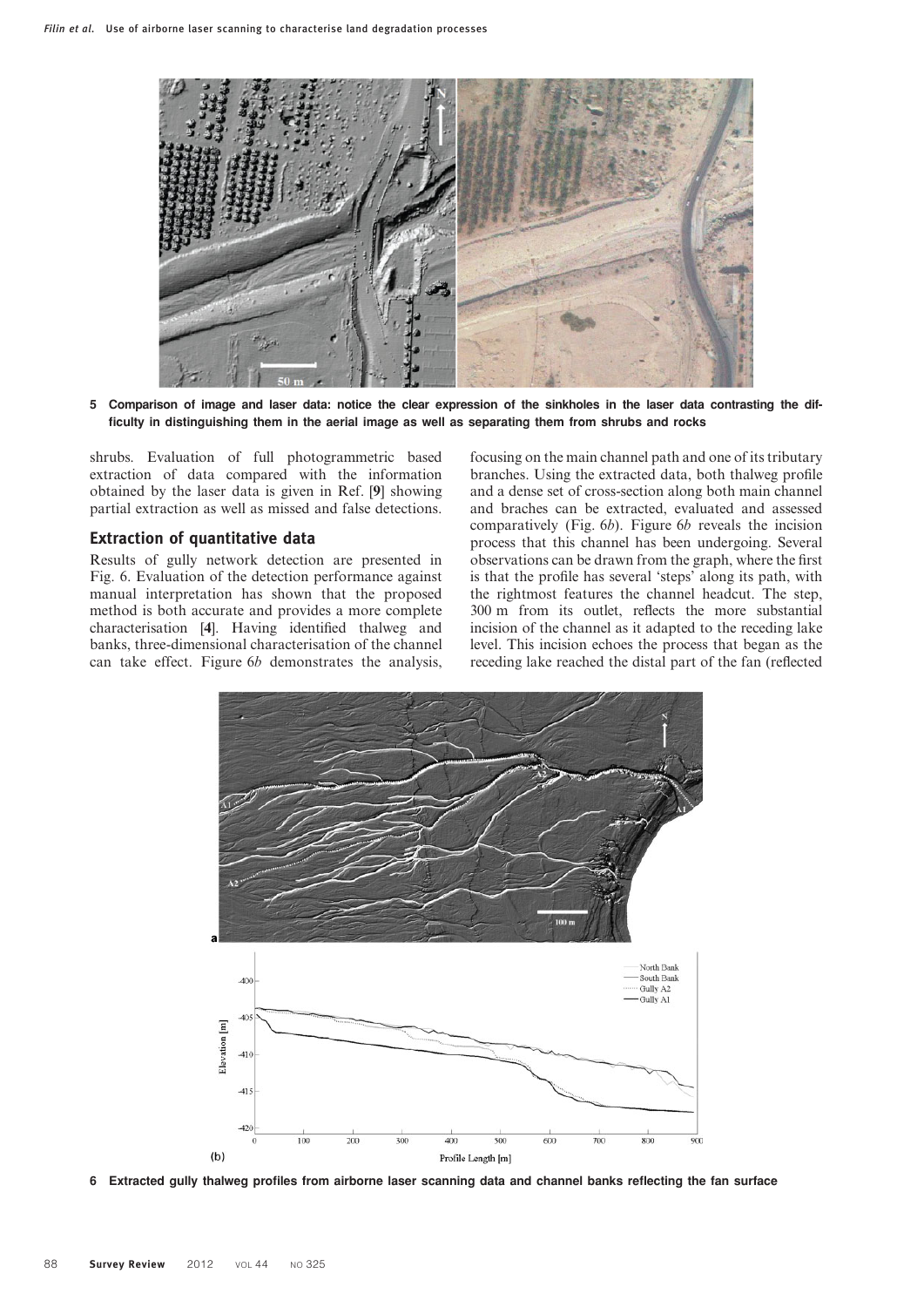

7 Cross-sections along the channel and one of its branches

in the steep slopes, e.g. Fig.  $2a$ ), where the elevation drop became more dramatic. However, the channel development after its first initiation is influenced both by the receding lake, causing the elongation of the channel towards it, and acting simultaneously with the backward incision of the headcuts upstream. This parallel incision is shaping an almost linear dynamic feature with a dendritic pattern, connecting the distal part of the active fan with the receding lake. The concave profile of the channel in its lower part is a result of ground water seepage flowing in the channel and causing large slumps.

Figure 7 shows stacking of cross-sections of both the main channel and branch. The profile shows that as the channels develop, they both widen and deepen, most likely simultaneously. One can also notice that the channels and branches develop at the same pace and almost have same shape when matched by their height. This stacking, which facilitated the correlation could not have been made using any other data acquisition source.

Of particular importance in analysing the geomorphic system is the extraction of volumetric information that provides us with direct knowledge of soil loss due to erosion. For gullies, volume measures, which account for soil loss, are computed as a summation of a sequence of prismoid volumes

$$
V = \sum_{i=1,3,5}^{n-2} 2h \frac{S_i + 4S_{i+1} + S_{i+2}}{6} \tag{5}
$$

where V is the volume,  $S_i$  is the area of the prismoid bases (bottom, intermediate and top) and  $h$  is the prismoid length. The prismoid bases are profiles extracted across channel path, where the interval between them (the height) dictates the resolution of the computation. For the extracted channel (Fig. 7), a volume of  $\sim$ 20 000 m<sup>3</sup> was computed. Figure 8 shows the volume accumulation as a function of the gullies' length, showing a nearly exponential trend. Volume measure provides a direct figure of soil loss due to channel incision since the initiation of the gully in the last decades. Integration of the data from the rest of the gullies dissecting the fan enables calculation of the total annual rate of the soil loss from this terrain. This procedure enables prediction of the land degradation processes in the region and future planning.

#### Conclusions

This paper demonstrated the ability of airborne laser scanning data to detect sub-metric geomorphic features, such as thin and small gullies, small headcuts and embryonic sinkholes in sub-metre scale. This ability, combined with the accurate location of these features given by the airborne laser scanning is of prime importance in describing the environmental hazards in this active region. Furthermore, the ability to calculate the 3D dimensions of geomorphic features such as gullies and sinkholes is a powerful tool for estimating



8 Volume accumulation of eroded material along the studied channels